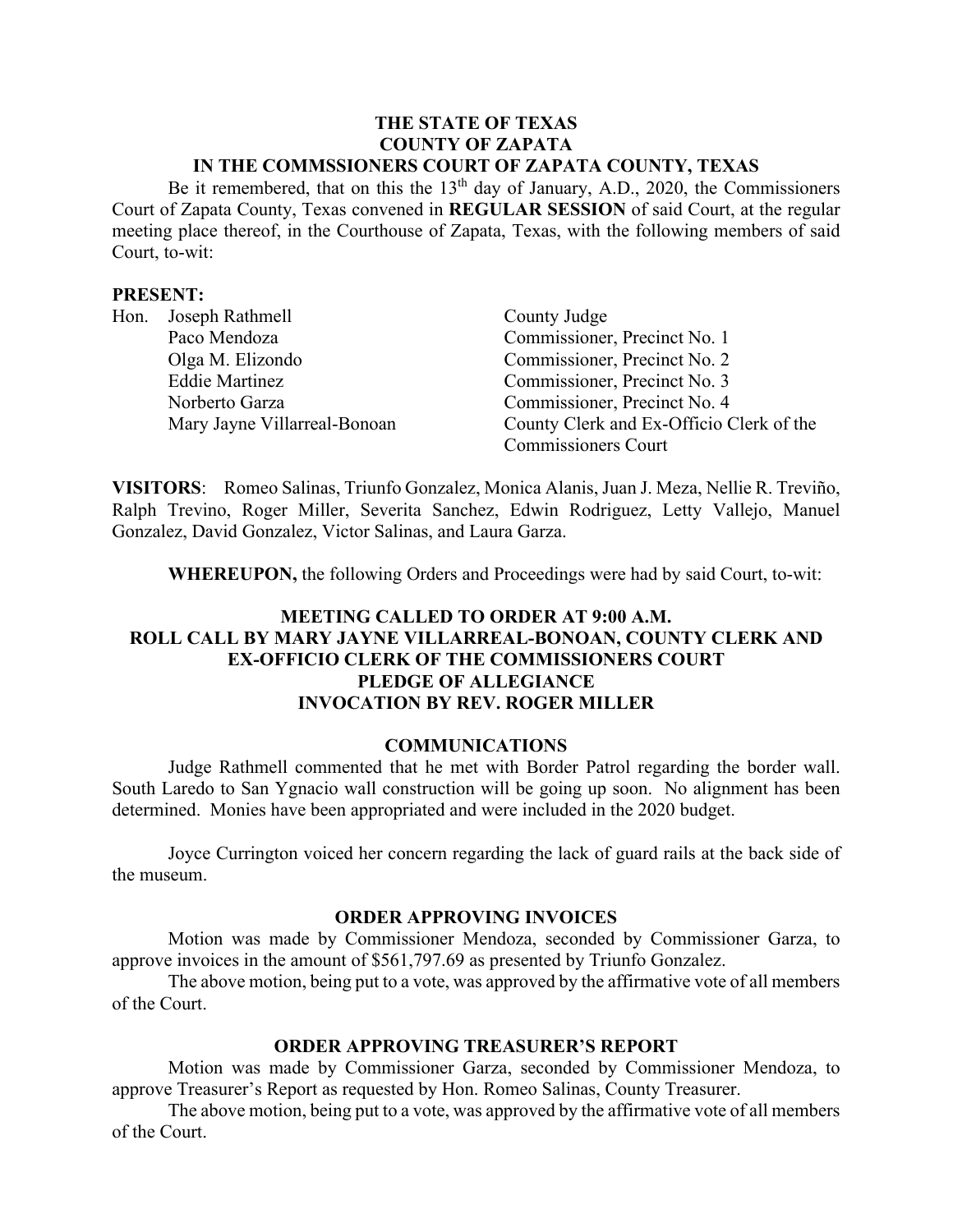#### **ORDER APPROVING CHECKS ISSUED**

Motion was made by Commissioner Mendoza, seconded by Commissioner Garza, to approve checks issued in the amount of \$1,019,424.19 as requested by Hon. Romeo Salinas, County Treasurer.

The above motion, being put to a vote, was approved by the affirmative vote of all members of the Court.

#### **TAX / ASSESSOR COLLECTOR'S REPORT**

Tax Assessor/Collector's office reported Hotel-Motel tax collections in the amount of \$7,796.89 for the month of December with year to date collections in the amount of \$125,652.89. Tax collections at a rate of 67.86% for a total base tax collected of \$4,446,333.84.

# **UPDATE ON THE CHILDREN'S ADVOCACY CENTER SATELLITE OFFICE IN ZAPATA**

Dr. Severita Sanchez, Executive Director of the Children's Advocacy Center, thanked the court for its cooperation. The satellite office has been open here for two years. They have seen 14 clients locally and are currently seeing six clients per week. Clients suffer from physical abuse, sexual abuse and human trafficking. Webb County received a grant that will provide funding for the local office. The yearly conference will take place on April 22, 2020 at TAMIU.

## **ORDER APPROVING RENEWAL OF 2 YEAR LEASE EXTENSION WITH REAP F/M/A TIMBERLAND MEDICAL GROUP FOR ZAPATA HEALTH CENTER**

Motion was made by Commissioner Mendoza, seconded by Commissioner Garza to approve renewal of two-year lease extension with REAP f/m/a Timberland Medical Group for the Zapata Health Center as requested by Hon. Joe Rathmell, County Judge.

The above motion, being put to a vote, was approved by the affirmative vote of all members of the Court.

#### **ORDER ACCEPTING TITLE INSURANCE ON LOS EBANOS GOLF COURSE**

Motion was made by Commissioner Martinez, seconded by Commissioner Mendoza, to accept title insurance on Los Ebanos Golf Course and approve the initial payment to Los Ebanos Golf Course Inc. with a closing date in a minimum of 120 days as requested by Hon. Joe Rathmell, County Judge.

The above motion, being put to a vote, was approved by the affirmative vote of all members of the Court.

## **ORDER APPROVING TO FUND PROPOSED BUDGET FOR ZAPATA COUNTY CENSUS COMMITTEE FOR 2020**

Motion was made by Commissioner Garza, seconded by Commissioner Mendoza, to approve to fund the proposed budget for the Zapata County Census Committee for 2020 in an amount of \$4,695 to be paid out of Consulting Fees-Non-Department as requested by Hon. Paco Mendoza, Commissioner Pct. 1.

The above motion, being put to a vote, was approved by the affirmative vote of all members of the Court.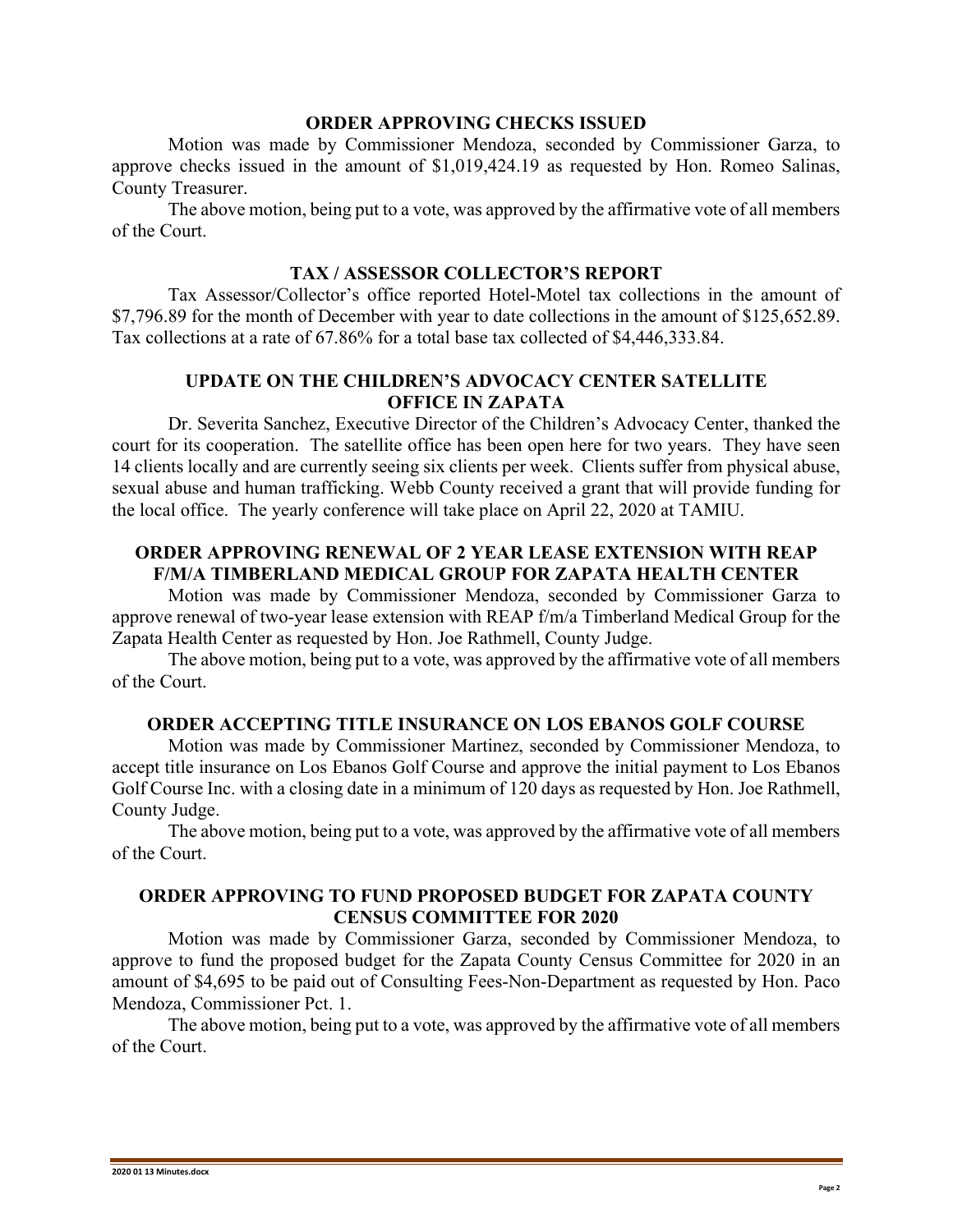## **ORDER APPROVING REQUEST TO USE ZAPATA COUNTY COMMUNITY CENTER FOR HEADSTART STAFF MEETING ON JANUARY 28, 2020**

Motion was made by Commissioner Garza seconded by Commissioner Mendoza, to approve request to use the Zapata County Community Center for a Headstart staff meeting on January 28, 2020 from 1 – 5 p.m. as requested by Hon. Olga M. Elizondo, Commissioner Pct. 2.

The above motion, being put to a vote, was approved by the affirmative vote of all members of the Court.

# **ORDER ACCEPTING RETIREMENT OF FIREFIGHTER/EMT FERMIN ORTA**

Motion was made by Commissioner Mendoza, seconded by Commissioner Garza, to accept the retirement of Firefighter/EMT Fermin Orta, with 18 years of service, as requested by Fire Chief J.J. Meza, Fire Department.

The above motion, being put to a vote, was approved by the affirmative vote of all members of the Court.

#### **ORDER TO ALLOW FIRE CHIEF MEZA TO HIRE A FIREFIGHTER/EMT**

Motion was made by Commissioner Garza seconded by Commissioner Mendoza, to allow the fire chief to hire a Firefighter/EMT as requested by Fire Chief J.J. Meza, Fire Department.

The above motion, being put to a vote, was approved by the affirmative vote of all members of the Court.

## **ORDER APPROVING TRANSFER OF JOSE LUIS MARTINEZ, LABOR/MAINTENANCE TO PARKS, BUILDING, AND CONSTRUCTION DEPARTMENT**

Motion was made by Commissioner Garza, seconded by Commissioner Mendoza, to approve transfer of Jose Luis Martinez, Labor/Maintenance, 15-011- slot #6 at \$9.00 per hour to Parks, Building, and Construction Department 10-001- slot #1, Labor/Maintenance at \$10.90 per hour, effective January 12, 2020 as requested by Nellie R. Treviño, Personnel Director.

The above motion, being put to a vote, was approved by the affirmative vote of all members of the Court.

# **ORDER APPROVING TERMINATION OF ATILANO FLORES, JR. FROM SPECIAL ROAD AND BRIDGE DEPARTMENT**

Motion was made by Commissioner Garza, seconded by Commissioner Mendoza, to approve termination of Atilano Flores, Jr., from Special Road and Bridge Pct. #3; 15-013- slot #6, effective December 13, 2019 as requested by Nellie R. Treviño, Personnel Director.

The above motion, being put to a vote, was approved by the affirmative vote of all members of the Court.

## **ORDER TO APPROVE HIRING OF SIXTO HINOJOSA AS MAINTENANCE/LABOR**

Motion was made by Commissioner Garza, seconded by Commissioner Martinez, to approve hiring of Sixto Hinojosa as Maintenance/Labor at \$11.24 per hour in 15-013- slot #6 effective December 18, 2019 as requested by Nellie R. Treviño, Personnel Director.

The above motion, being put to a vote, was approved by the affirmative vote of all members of the Court.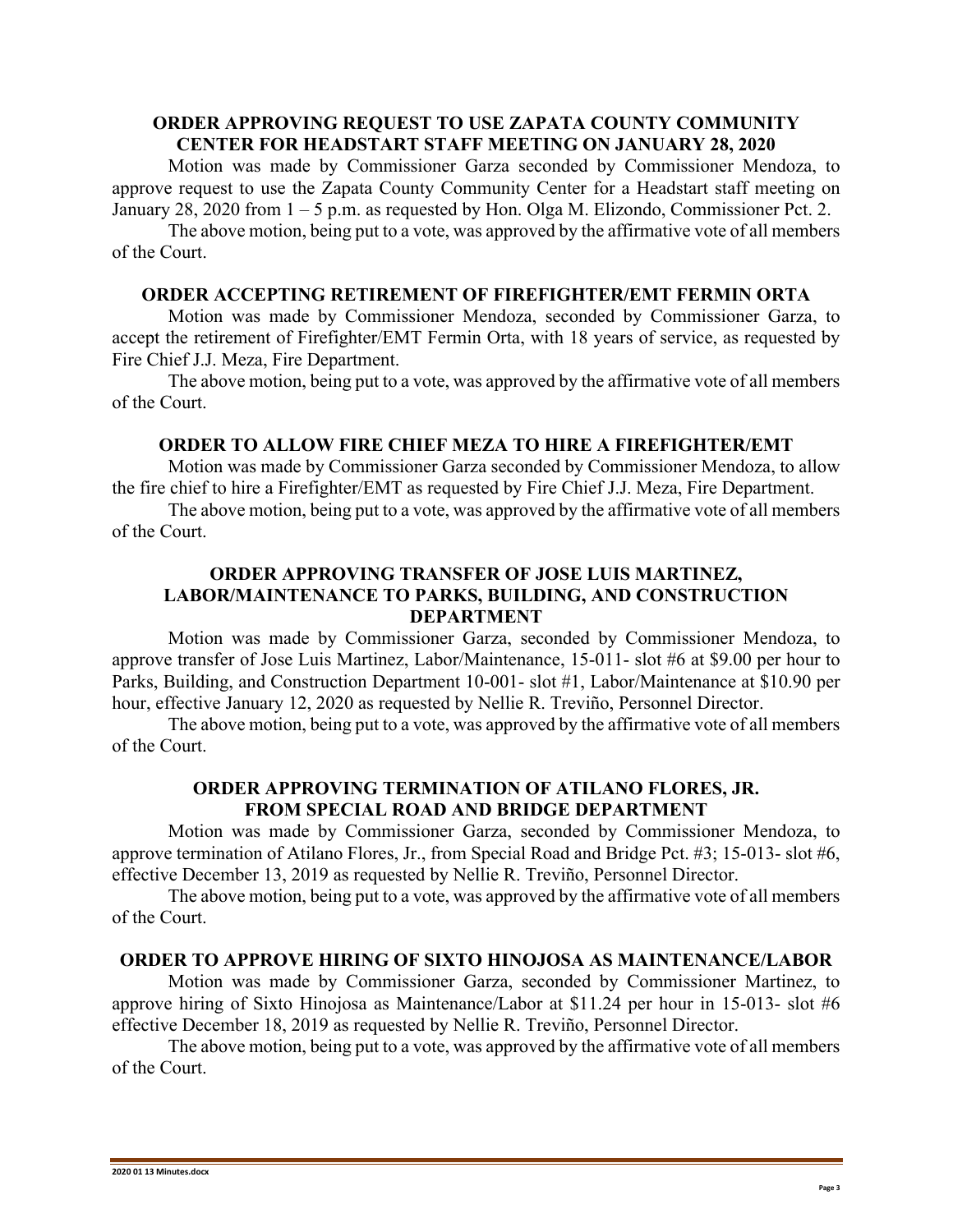## **ORDER TO TABLE REQUEST BY RALPH TREVINO REGARDING REPAIR AND MAINTENANCE ON TWO 110,000 GALLON WATER STORAGE TANKS**

Motion was made by Commissioner Garza, seconded by Commissioner Mendoza, to table request by Ralph Trevino regarding repair and maintenance on two 110,000 gallon water storage tanks as requested by Ralph Treviño, Water plant Manager.

The above motion, being put to a vote, was approved by the affirmative vote of all members of the Court.

# **ORDER APPROVING TO VACATE PLAT OF LOTS 20-26 FALCON SHORES UNIT 1, VOL. 3 PAGE 72 INTO 3.70 ACRES BLOCK 1 FALCON SHORES UNIT 1**

Motion was made by Commissioner Mendoza, seconded by Commissioner Garza, to approve to vacate plat of lots 20-26 Falcon Shores Unit 1, Vol. 3 Page 72 into 3.70 acres Block 1 Falcon Shores Unit 1 as requested by Manuel Gonzalez, Premier Engineering.

The above motion, being put to a vote, was approved by the affirmative vote of all members of the Court.

## **ORDER APPROVING INVOICES AND REVIEW STATUS FOR ZAPATA COUNTY WASTEWATER PLANT PROJECT**

Motion was made by Commissioner Mendoza, seconded by Commissioner Elizondo, to approve payment #27 to EJCDC in the amount of \$34,245.76 for Zapata County Wastewater Plant project as requested by Manuel Gonzalez, Premier Engineering. Change order equipment has been provided to the plant which is about 16% of the change order (\$220,655. 71).

The above motion, being put to a vote, was approved by the affirmative vote of all members of the Court.

# **ORDER APPROVING INVOICES AND REVIEW STATUS FOR FALCON MESA 7217511 PROJECT**

Motion was made by Commissioner Mendoza, seconded by Commissioner Garza, to approve payment to REIM Construction in the amount of \$56,380, to be paid out of Royalties fund balance for change order only; payment to Premier Engineering in the amount of \$3,000; payment to REIM Construction in the amount of \$29,362.50 for the Falcon Mesa 7217511 project as requested by Manuel Gonzalez, Premier Engineering. Change order is for relocation of lines in Falcon Mesa Subdivision on Raven and Pelican Streets.

## **ORDER APPROVING CONSENT ITEMS**

Motion was made by Commissioner Garza, seconded by Commissioner Martinez, to approve installation of streetlights at the following addresses:

- a. 2043 Retama Drive (Area B, Lago Halcon, Sect 3, Lot 332)
- b. 1209 Fresno Street
- c. 89 FM 2687 (Y. Benavides Sanchez Addition) Lot 10 Abstract 7, Porcion 24

as requested by Hon. Paco Mendoza, Commissioner Pct. 1.

Motion was made by Commissioner Garza, seconded by Commissioner Martinez, to approve the following line item transfer to meet departmental needs:

|                                                           | DEPARTMENT LINE ITEM             |  | <b>FUND</b>                                             | <b>AMOUNT</b> |  |  |
|-----------------------------------------------------------|----------------------------------|--|---------------------------------------------------------|---------------|--|--|
| <b>FROM</b>                                               | Sheriff's Department 10-560-0429 |  | <b>Prisoner Transportation</b>                          | \$1,000.00    |  |  |
| <b>TO</b>                                                 |                                  |  | Sheriff County Jail 10-561-0429 Prisoner Transportation | \$1,000.00    |  |  |
| as requested by Hon. Alonso Lopez, Zapata County Sheriff. |                                  |  |                                                         |               |  |  |